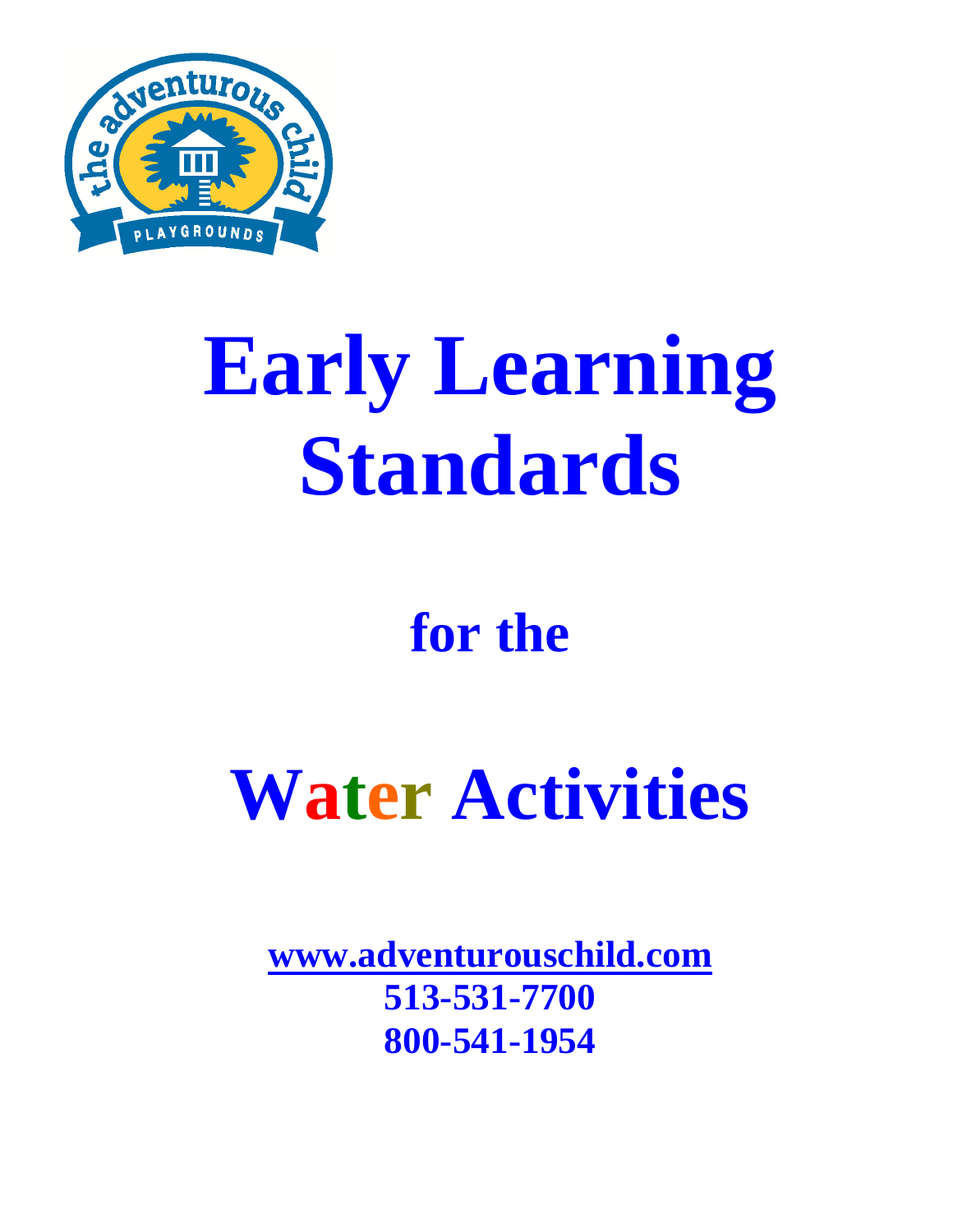#### **Water Activities**

**Early Learning Content Areas that apply when using The Adventurous Child Water Activities:** 

- English/Language Arts
- **Mathematics**
- Science
- Social Studies
- **Physical Education and Health**

#### **This is what the children are learning when they use the Water Activities:**

#### English/Language Arts

#### **Reading: Word Recognition, Fluency, and Vocabulary Development – Vocabulary and Concept Development**

Use new vocabulary learned from experiences.

#### **Listening and Speaking: Listening and Speaking Skills, Strategies, and Applications - Comprehension**

- Follow one-step spoken directions without prompts.
- Use trial and error to solve a simple problem.

#### **Mathematics**

#### **Number Sense: Number Relationships**

- Give "all" objects when asked.
- Identify the concept of "less."
- Give "some" and give "the rest" when asked.
- Identify the concept of none.

#### **Geometry: Recognizing Common Geometric Shapes and Using Directional Words**

- Use "in" and "out" to indicate where things are in space.
- Use "on" and "off" to indicate where things are in space.
- Use the words "here" or "there" to indicate where things are in space.
- Follow instructions to place an object "here" or "there."
- Follow instructions to place an object "beside" or "next to" something.
- Follow instructions to place an object "between" two things.

#### **Measurement: Time and Measurement Relationships**

- Use any descriptive word or gesture to express amount or size.
- Use cups and tools in sand and water.

#### **Problem Solving: Ability to Reason, Predict, and Problem Solve Through Exploration**

- Make simple cause/effect predictions.
- Make guesses related to quantity.
- Use a tool in a new way.
- Use trial and error to solve problems.

#### Science

#### **The Nature of Science and Technology – Scientific Inquiry and Process**

Observe and describe properties of objects.